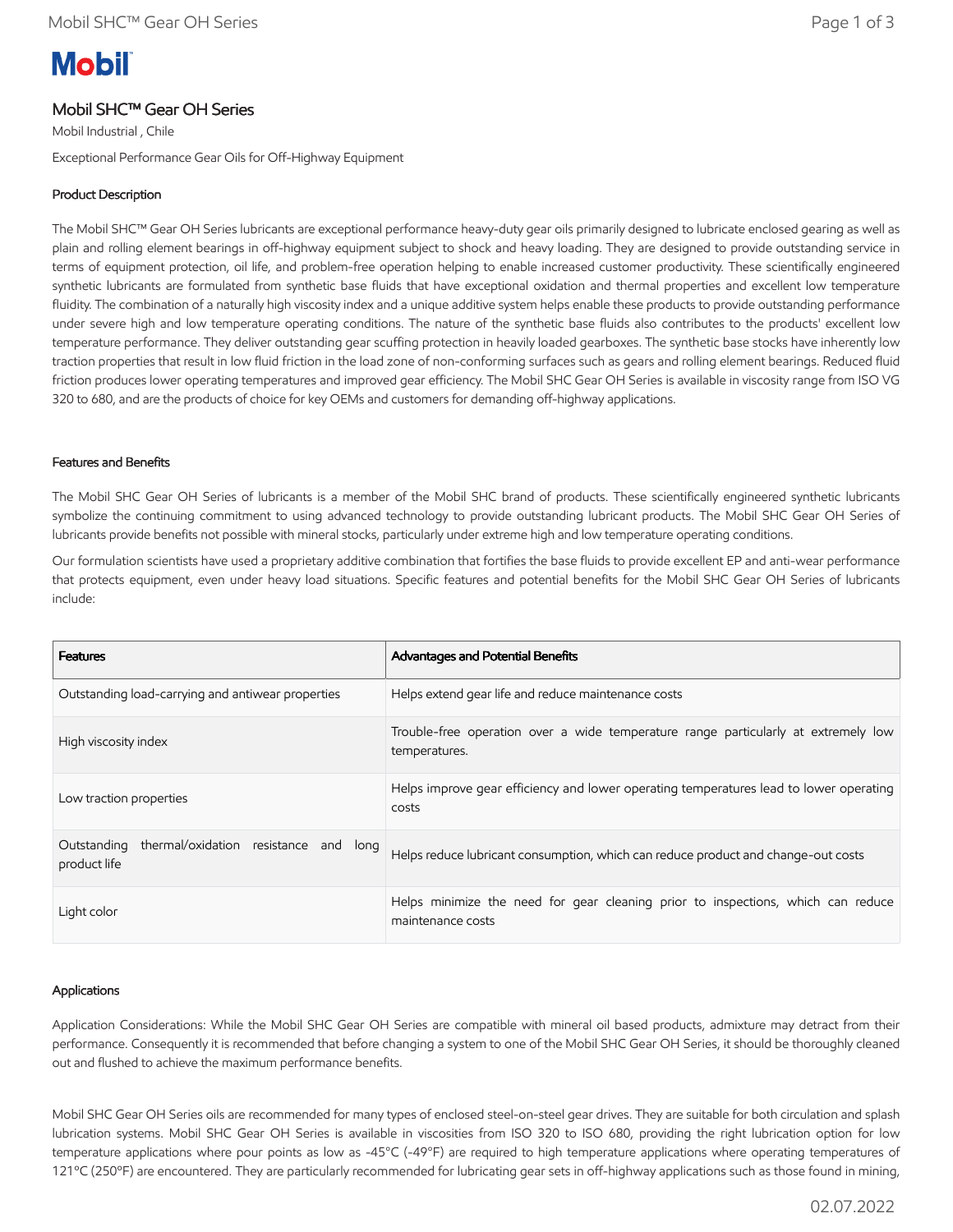#### Specifications and Approvals

| This product has the following approvals: | 680 |
|-------------------------------------------|-----|
| GE OHV D50E35A/B/C/D/E                    |     |

#### Properties and Specifications

| Property                                                          | 320              | 460                 | 680              |
|-------------------------------------------------------------------|------------------|---------------------|------------------|
| Grade                                                             | <b>ISO 320</b>   | <b>ISO 460</b>      | <b>ISO 680</b>   |
| ASTM Color, ASTM D1500                                            | L <sub>0.5</sub> | L <sub>0.5</sub>    | L <sub>0.5</sub> |
| Brookfield Viscosity @ -28.9 C, mPa.s, ASTM D2983                 | 60000            | 110000              | 170000           |
| Copper Strip Corrosion, 3 h, 100 C, Rating, ASTM D130             | 1B               | 1B                  | 1B               |
| Density @ 15.6 C, kg/l, ASTM D4052                                | 0.86             | 0.86                | 0.86             |
| FZG Scuffing, Fail Load Stage, A/8.3/90, ISO 14635-1(mod)         | $>13$            | $>13$               | $>13$            |
| Flash Point, Cleveland Open Cup, °C, ASTM D92                     | 233              | 233                 | 233              |
| Foam, Sequence I, Stability, ml, ASTM D892                        | $\mathbf 0$      | $\mathbf 0$         | 0                |
| Foam, Sequence I, Tendency, ml, ASTM D892                         | $\mathbf{0}$     | $\mathsf{O}\xspace$ | 0                |
| Foam, Sequence II, Stability, ml, ASTM D892                       | $\mathbf 0$      | $\mathbf 0$         | 0                |
| Foam, Sequence II, Tendency, ml, ASTM D892                        | $\mathbf 0$      | $\mathsf{O}\xspace$ | 0                |
| Foam, Sequence III, Stability, ml, ASTM D892                      | $\mathbf 0$      | $\mathsf{O}\xspace$ | $\mathbf 0$      |
| Foam, Sequence III, Tendency, ml, ASTM D892                       | $\mathbf 0$      | $\mathsf{O}\xspace$ | $\mathbf 0$      |
| Four-Ball Extreme Pressure Test, Load Wear Index, kgf, ASTM D2783 | 62               | 62                  | 62               |
| Four-Ball Extreme Pressure Test, Weld Load, kgf, ASTM D2783       | 250              | 250                 | 250              |
| Kinematic Viscosity @ 100 C, mm2/s, ASTM D445                     | 40.1             | 54.9                | 76.1             |
| Kinematic Viscosity @ 40 C, mm2/s, ASTM D445                      | 320              | 460                 | 680              |
| Pour Point, °C, ASTM D5950                                        | $-45$            | $-42$               | $-39$            |
| Rust Characteristics, Procedure B, ASTM D665                      | PASS             | PASS                | PASS             |
| Total Acid Number, mgKOH/g, ASTM D664                             | 0.6              | 0.6                 | 0.6              |
| Viscosity Index, ASTM D2270                                       | 178              | 186                 | 193              |